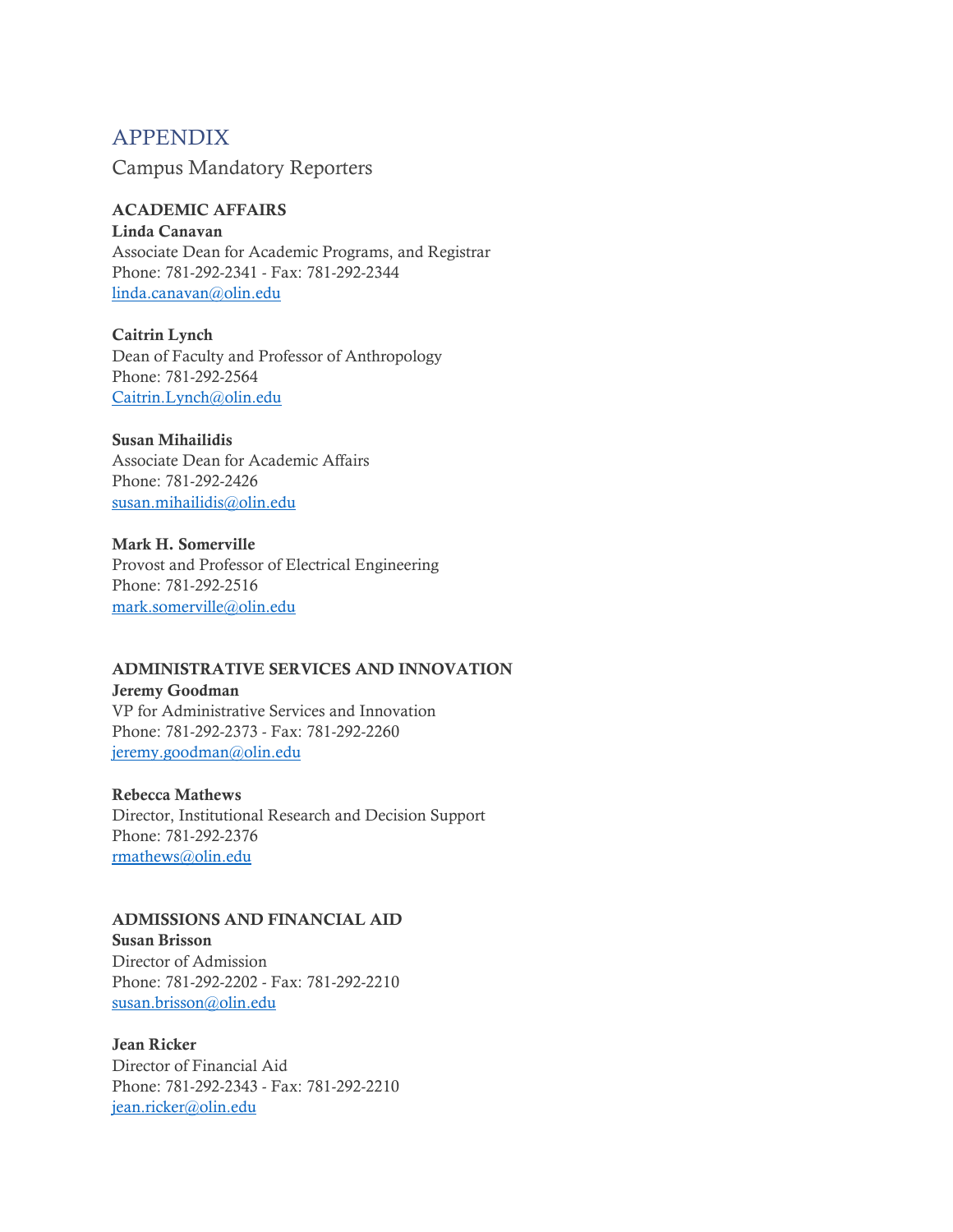Emily Roper-Doten Dean of Admission and Financial Aid Phone: 781-292-2202 - Fax: 781-292-2210 [emily.roper-doten@olin.edu](mailto:emily.roper-doten@olin.edu)

EXTERNAL PROGRAMS AND PARTNERSHIPS Kathleen Rollauer Program Director Phone: 781-292-2264 [kathleen.rollauer@olin.edu](mailto:kathleen.rollauer@olin.edu)

## Jason Woodard

Dean of External Programs and Partnerships Associate Professor of Engineering & Entrepreneurship Phone: 781-292-2521 [jason.woodard@olin.edu](mailto:jason.woodard@olin.edu)

#### FACILITIES SERVICES

Thomas Curley Director of Facilities Phone: 781-292-2317 [tcurley@olin.edu](mailto:tcurley@olin.edu)

## **FACULTY**

Jonathan Adler Professor of Psychology Phone: 781-292-2583 [jonathan.adler@olin.edu](mailto:jonathan.adler@olin.edu)

Daniela Faas

Assistant Professor of the Practice and Director of Fabrication and Laboratory Operations Phone: 781-292-2554 [daniela.faas@olin.edu](mailto:daniela.faas@olin.edu)

Scott Hersey-Oakley Associate Professor of Chemical and Environmental Engineering & SCOPE Director Phone: 781-292-2523 [scott.hersey@olin.edu](mailto:scott.hersey@olin.edu)

Benjamin Linder Professor of Design and Mechanical Engineering Phone: 781-292-2548 [benjamin.linder@olin.edu](mailto:benjamin.linder@olin.edu)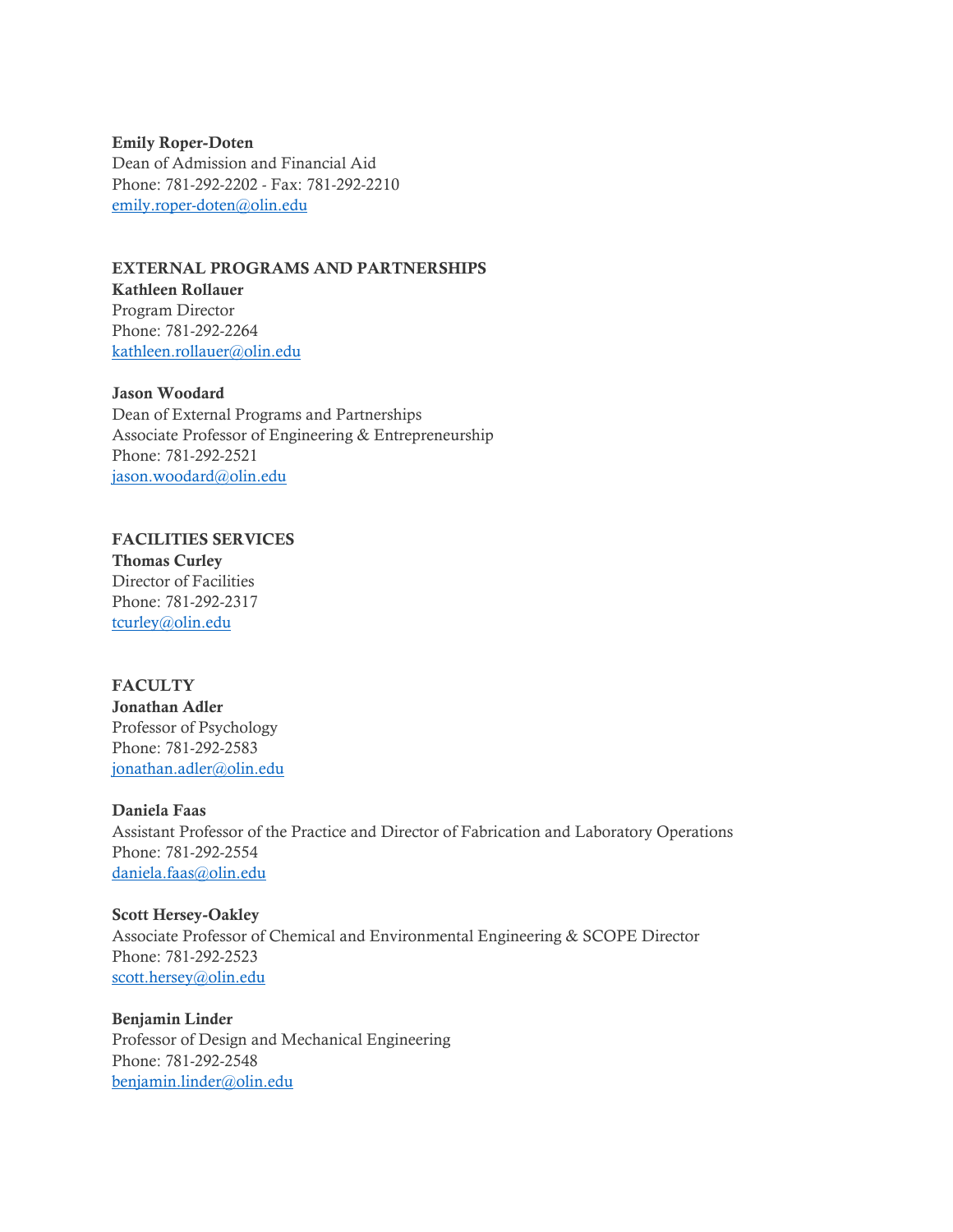Joanne Pratt Associate Dean and Associate Professor of Biological Sciences Phone: 781-292-2571 [joanne.pratt@olin.edu](mailto:joanne.pratt@olin.edu)

## FINANCIAL AFFAIRS

Jennifer Edmonds Associate Vice President for Finance and Controller Phone: 781-292-2417 [jedmonds@olin.edu](mailto:jedmonds@olin.edu)

## HUMAN RESOURCES

Sharon Woodward Director of Human Resources Phone: 781-292-2409 Fax: 781-292-2406 [sharon.woodward@olin.edu](mailto:sharon.woodward@olin.edu)

# INFORMATION TECHNOLOGY

Michael Grant Technical Support Analyst Phone: 781-292-2443 [mgrant@olin.edu](mailto:mgrant@olin.edu)

#### Stephen Masi

Director of Technology Phone: 781-292-2451 [stephen.masi@olin.edu](mailto:stephen.masi@olin.edu)

## Rick Osterberg

Chief Information Officer Phone: 781-292-2431 [rosterberg@olin.edu](mailto:rosterberg@olin.edu)

#### Michael Perriello

Help Desk Manager Phone: 781-292-2441 [michael.perriello@olin.edu](mailto:michael.perriello@olin.edu)

## LIBRARY

Maggie Anderson Community Services Librarian Phone: 781-292-2385 [manderson@olin.edu](mailto:manderson@olin.edu)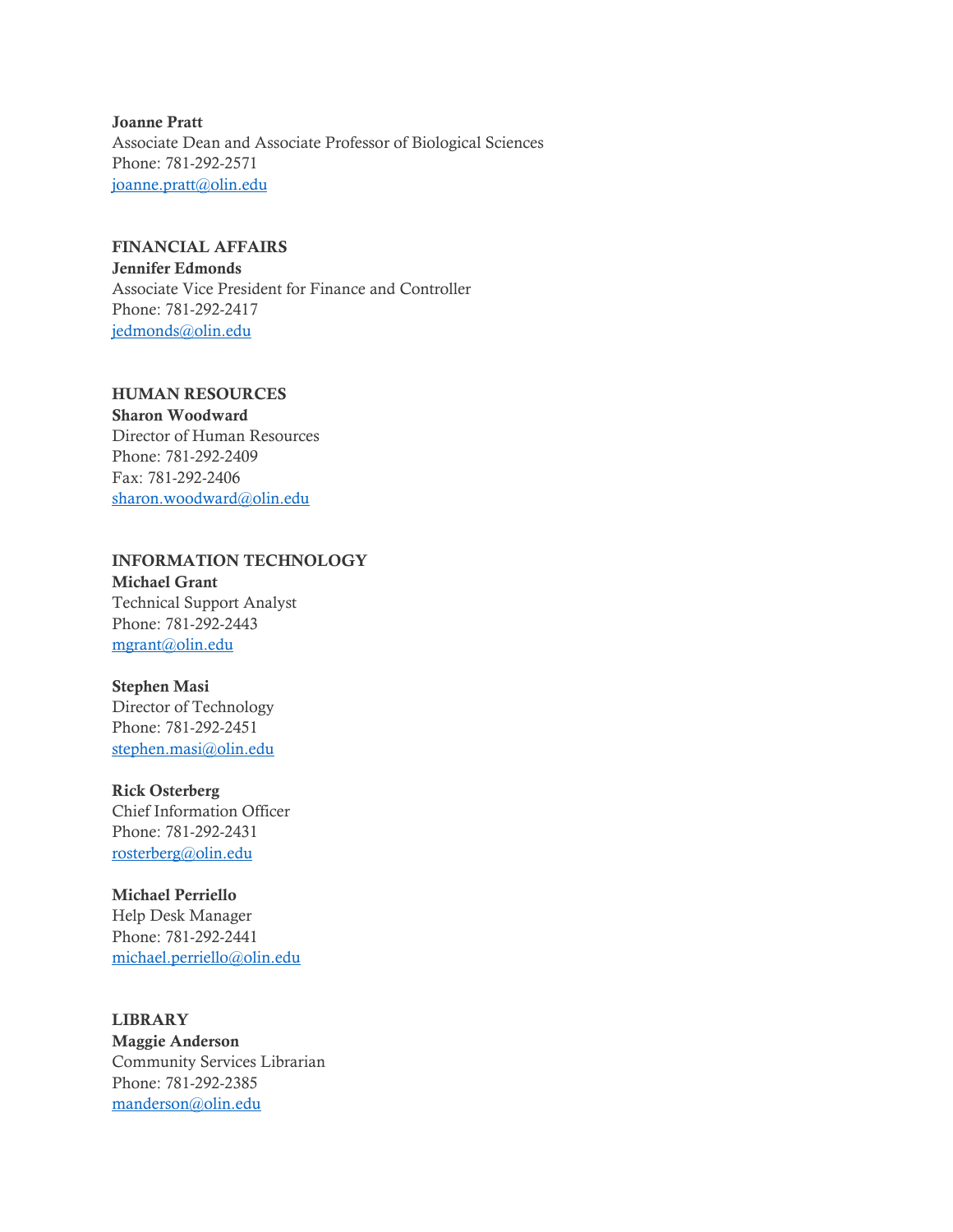Callan Bignoli Director of the Library Phone: 781-292-2386 [cbignoli@olin.edu](mailto:cbignoli@olin.edu)

# OFFICE OF STRATEGIC COMMUNICATIONS

Anne-Marie Dorning Vice President of Marketing and Communication Phone: 781-292-2258 - Fax: 781-292-2260 [anne-marie.dorning@olin.edu](mailto:anne-marie.dorning@olin.edu)

## Alyson M. Goodrow

Senior Director of Marketing and Audience Management Phone: 781-292-2257 - Fax: 781-292-2260 [alyson.goodrow@olin.edu](mailto:alyson.goodrow@olin.edu)

# Shannon Paleologos

Director of Annual Giving and Family and Alumni Relations Phone: 781-292-2293 [shannon.paleologos@olin.edu](mailto:shannon.paleologos@olin.edu)

## OFFICE OF THE PRESIDENT

Donna Golemme Vice President for Finance and Administration Phone: 781-292-2416 [dgolemme@olin.edu](mailto:dgolemme@olin.edu)

## Lauren K Taaffe Vice President and Chief of Staff Phone: 781-292-2297 Fax: 781-292-2295 [lauren.taaffe@olin.edu](mailto:lauren.taaffe@olin.edu)